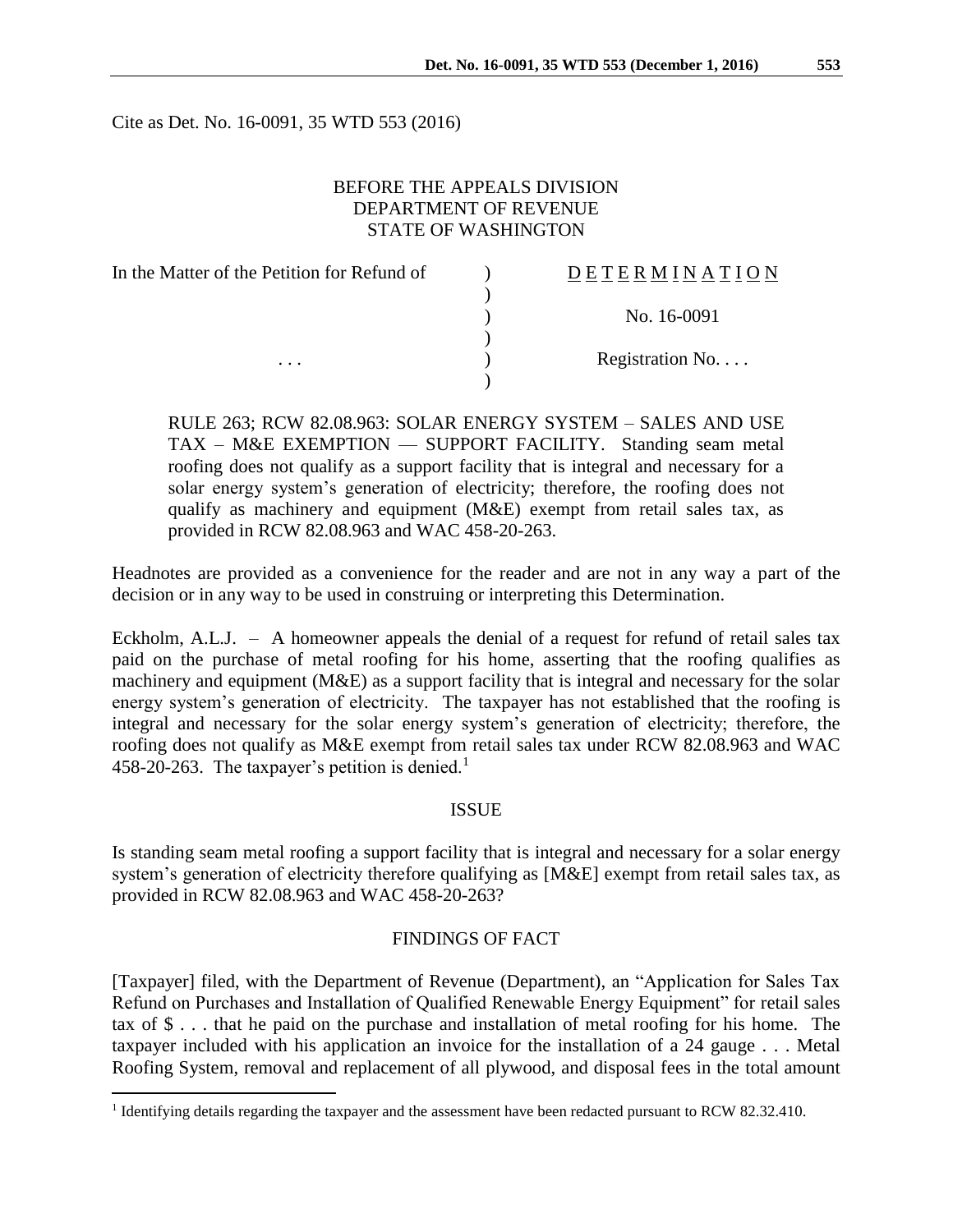of \$ . . . that included retail sales tax of \$ . . . . The taxpayer also provided a diagram of a "solar system schematic" of the solar panels mounted on the roof with clamps. The Department's Taxpayer Account Administration Division (TAA Division) denied the taxpayer's application stating that roofing is not qualified M&E under RCW 82.08.962 and RCW 82.08.963.

The taxpayer appealed the refund denial. The taxpayer asserted in his appeal petition that the roofing is qualified M&E because it is a support facility that is integral and necessary to the generation of electricity using solar energy, as provided in RCW 82.08.962(2)(d) and RCW 82.08.963(2). The taxpayer explains in his petition that his standing seam metal roofing<sup>2</sup> is integral and necessary to the operation of the solar energy system because the standing seams anchor the solar panels to the building and support the solar panels in the sunlight, thus enabling the operation of the electricity-producing solar panels. In addition, the taxpayer indicates that the 24 gauge steel roofing was recommended by the roofing installer as capable of supporting the weight and pulling forces involved with solar panels. The taxpayer also asserts that qualifying the metal roofing as an exempt M&E support facility supports the metal roofing manufacturing and installation industries, thereby furthering the legislative intent of the renewable energy M&E exemption statutes to incentivize electricity generation from renewable energy sources and provide economic benefits to the Washington state economy. *See* Laws of 2013, 2d Spec. Sess., ch. 13, §§ 1501, 1601 (Legislative intent sections).

The TAA Division responded that the taxpayer has not established the roofing is qualified M&E, and that RCW 82.08.963 specifically provides that M&E does not include "buildings" or "building fixtures that are not integral and necessary to the generation of electricity that are permanently affixed to and become a physical part of a building," per RCW 82.08.963(2)(b)(v), (vi). The TAA Division indicated that, while the brackets and hardware used to affix the renewable energy system to the roof qualify for the exemption, the roof itself does not qualify. The taxpayer replied that the TAA Division's statement that all roofing does not qualify as a support facility is too broad. The taxpayer indicates that other roofing materials, such as asphalt, ceramic, or wood shingles, may not qualify for the M&E exemption if they do not provide the structural integrity required to support the solar panels, but that the metal roofing qualifies because it provides the structural integrity necessary for the operation of the solar panels.

 $\overline{a}$ 

http://www.roofingcalc.com/standing-seam-metal-roof-details/ (last accessed March 4, 2016).

<sup>2</sup> *See, e.g.,* RoofingCalc.com, for a description of "standing seam" metal roofing:

Standing seam is a descriptive industry term for a vertical sheet metal roofing system. Standing seam is one of the most popular metal roofing systems because of its beauty, durability, longevity, simplicity, versatility, and bold looks. Homeowners considering installing standing seam on their property, often do so because they like the modern style of raised seams giving their home that bold, contemporary look and feel, along with unmatched durability, longevity, and energy efficiency. Standing seam is a high-end upgrade from a classic rib style that became synonymous with corrugated metal roofing. Unlike its predecessor, corrugated steel roofing, which is still being widely used today for many commercial, industrial, and even some residential projects, standing seam has an improved design featuring concealed fasteners. Raised seams, with no roof penetrations help minimize the chance of a roof leak down the road.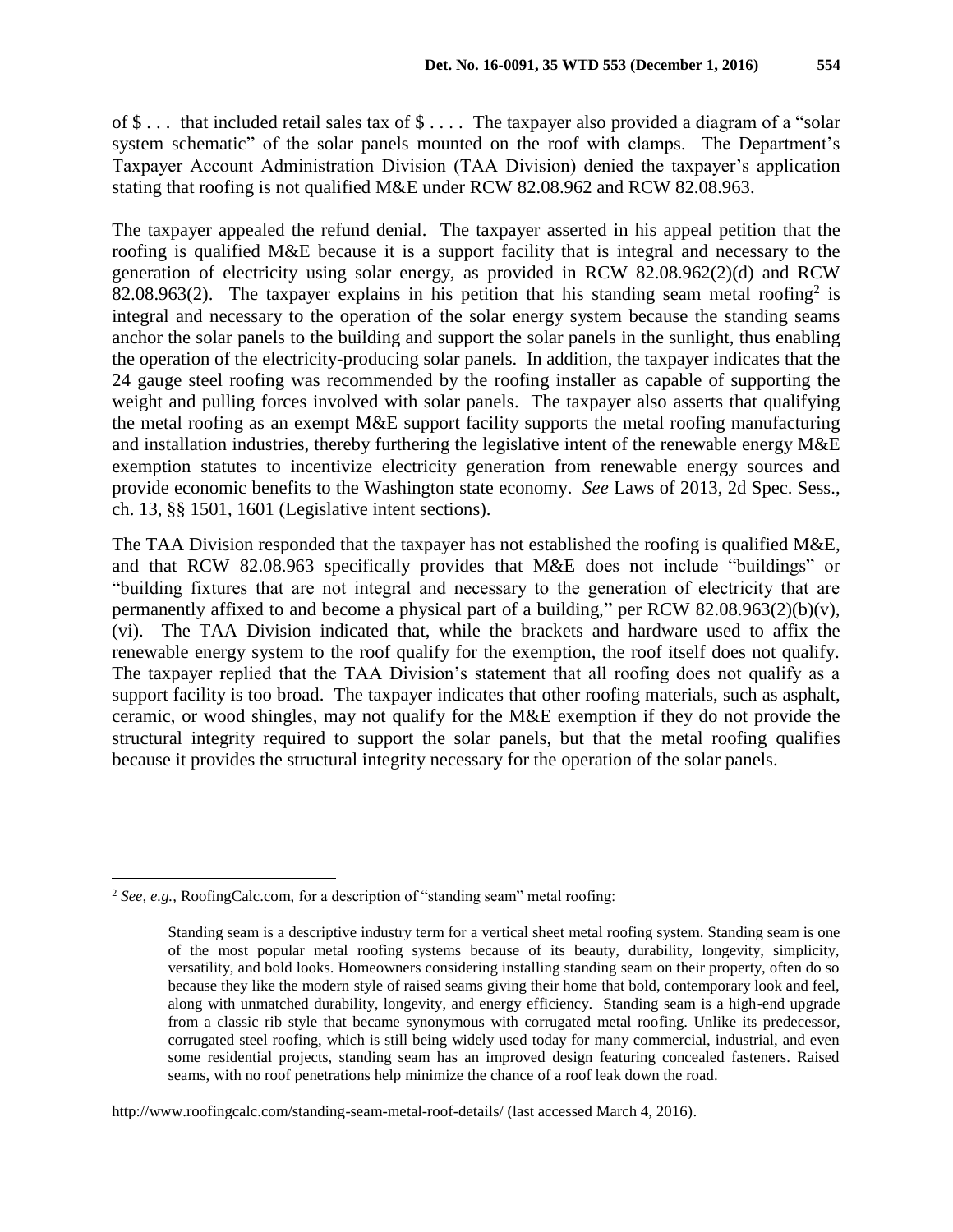#### ANALYSIS

RCW 82.08.963(1) provides that sales of M&E that is used directly in a solar energy system capable of generating ten kilowatts of electricity or less is exempt from retail sales tax. The taxpayer seeks refund of retail sales tax paid on the purchase and installation of metal roofing, claiming that it is used as a support facility for a solar energy system thereby qualifying for this tax exemption. The taxpayer has the burden of showing qualification for a tax deduction or exemption. *Budget Rent-A-Car of Wash.-Oregon, Inc. v. Dep't of Revenue*, 81 Wn.2d 171, 174- 175, 500 P.2d 764 (1972); *Group Health Co-Op v. Tax Comm'n*, 72 Wn.2d 422, 429, 433 P.2d 201 (1967). Tax exemptions are narrowly construed. *Budget Rent-A-Car*, 81 Wn.2d at 175.

"Machinery and equipment" is defined in RCW 82.08.963 to include "industrial fixtures, devices, and support facilities that are integral and necessary to the generation of electricity or production and use of thermal heat using solar energy." RCW 82.08.963(2)(a). The taxpayer asserts that the standing seams on the metal roofing anchor the solar panels to the building, and that the 24 gauge steel roofing supports the weight and pulling forces of the solar panels; therefore, the roofing is a support facility integral and necessary to the operation of the electricity producing solar panels.

The Department's rule applicable to the solar energy M&E exemptions, WAC 458-20-263 (Rule 263), defines a "support facility," as follows:

A "support facility" is a part of a building, structure, or improvement used to contain or steady a fixture or device. A support facility must be specially designed and necessary for the proper functioning of the fixture or device and must perform a function beyond being a building, structure, or improvement. It must have a function relative to a fixture or a device. To determine if some portion of a building is a support facility, the parts of the building are examined. For example, a highly specialized structure, like a vibration reduction slab under generators in a landfill gas generating facility, is a support facility. Without the slab, the generators would not function properly. The ceiling and walls of the building housing the generator are not support facilities if they only serve to define the space and do not have a function relative to a fixture or a device.

Rule 263(402) (emphasis added).

Rule 263(402) provides that a qualified support facility must be specifically designed and necessary for the proper functioning of the fixture or device (here, the solar panels), and perform a function beyond that of being a building or improvement. The taxpayer has not shown that the roofing is specifically designed and necessary for the proper functioning of the solar panel devices, and that it performs a function beyond that of being a sturdy roof for his home. As an example of a qualifying support facility, Rule 263(402) describes a vibration reduction slab situated under generators in landfill gas generating facilities because, without the slab, the generators would not function properly. The taxpayer's situation is not similar to the example. The taxpayer has not shown that the solar panels would not function properly unless they were mounted to standing seam metal roofing. The taxpayer's roofing more appropriately falls within the specific exclusions from "machinery and equipment" in RCW 82.08.963(2)(b):